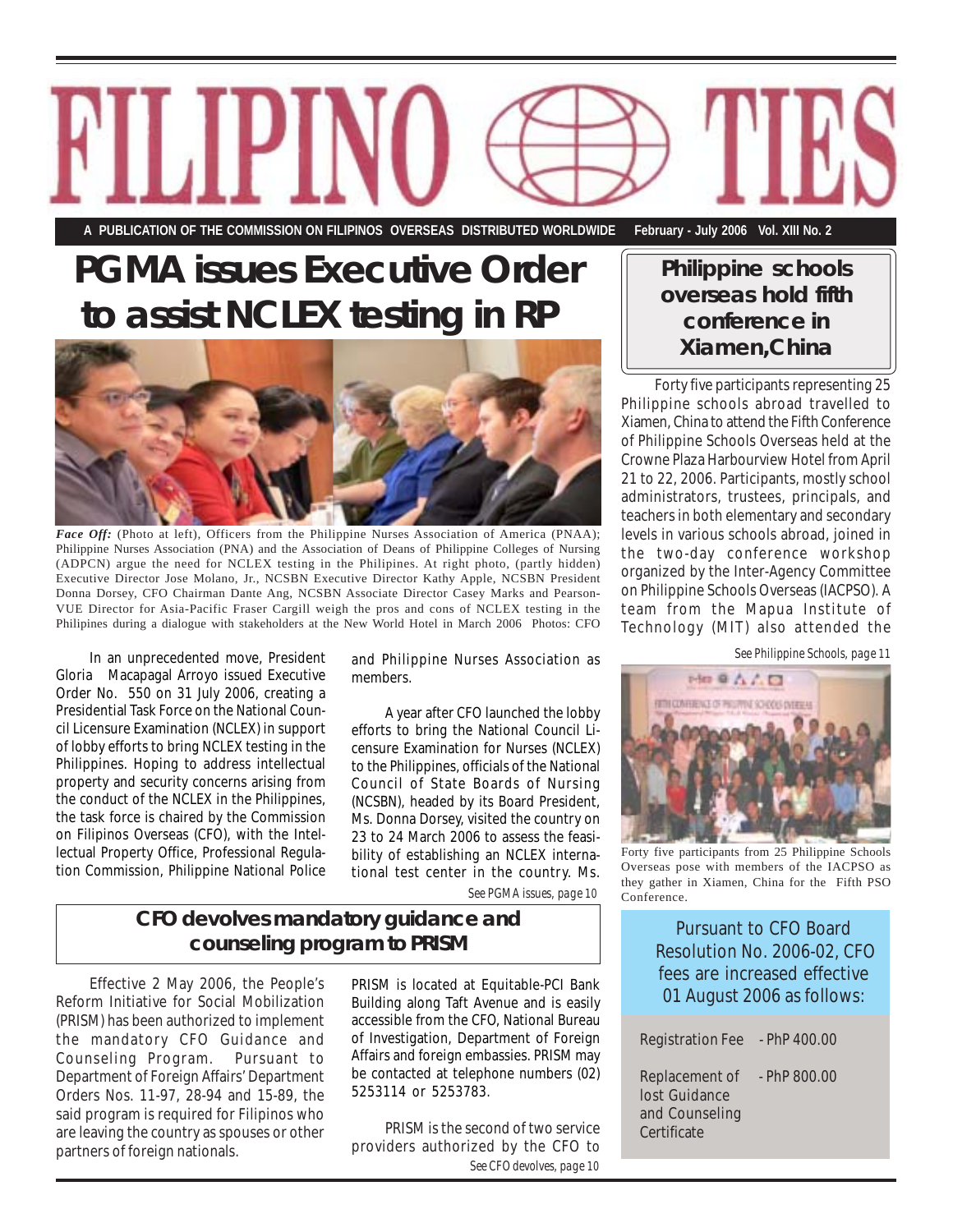### $N$ ews From Abroad

#### **SMITHSONIAN FEATURES EXHIBIT ON FILIPINO IMMIGRATION TO THE US**

WASHINGTON, DC - Smithsonian Institution, the world's largest museum complex, opened an exhibit tracing 100 years of Filipino immigration to the US on 17 May 2006. The exhibit, *"Singgalot, Ties That Bind",* consists of images on large wooden panels that tell of the struggles and triumphs of Filipinos. It is on display at the S. Dillon Ripley Center Concourse until August 20. It then travels to key cities for three years, according to exhibit curator Dean Alegado.

Alegado, a University of Hawaii professor, said in a February forum that Filipinos have a proud history in the US. Experiencing discrimination and unfair labor practices, Filipino plantation workers in Hawaii and California forged alliances with Mexicans and started a labor movement. Today, in coalition with other Asian Americans, they are strong advocates of comprehensive immigration reform with a fast-tracked family reunification feature. They also lobby for Filipino World War II veterans' benefits.

The 30 sepia-like panels, 4 feet by 8 feet high with mounted black and white photos, illustrate the stories of Filipino crews in the Spanish galleons who jumped ship and settled in Louisiana. They also depict the first wave of immigrants (farm workers in Hawaii who came in 1906), the second wave (those who served in World War II, their spouses and children), and the third wave of doctors, nurses and other professionals who came after the liberalized immigration law of 1965.

Philippine Ambassador to the US Albert del Rosario and Loida Nicolas-Lewis, national president of the National Federation of Filipino American Associations, paid tribute to the pioneer immigrants and encouraged Filipinos all over the US to visit the exhibit. Representatives Mike Honda and Ed Casey, the two lawmakers representing California and Hawaii, two states with the largest Filipino American presence, were also present during the launching of the exhibit.

#### **FILIPINOS MAKE THEIR VOICES HEARD ON U.S. IMMIGRATION DEBATE**

NEW YORK - Filipinos are making sure their voices are heard in the deafening outcry against House Bill 4437, also known as the Border Protection bill in the US Congress. The bill proposes severe punishment against undocumented immigrants and U.S. entities that give shelter to them, or employ them.

In New York, Filipinos are joining protest marches urging the ranks of undocumented immigrants to "stay vigilant." A noise barrage organized by the advocacy group the Philippine Forum, was held to mobilize Filipinos for immigrants' protection. The Justice 4 Immigrants Filipino Coalition, comprised of Filipino organizations and concerned individuals, sponsored a *"Pagtitipon para sa legalisasyon,"* an open community gathering advocating 'YES' to legalization, swift family reunification, and 'NO' to deportation and criminalization of undocumented persons.

Filipino families, business owners, and community members blew horns, banged utensils and made loud noises that echoed along Roosevelt Avenue to voice out their protests over a House bill that would make illegal immigration a felony.

Meanwhile, the Senate Judiciary Committee voted in April to legalize some 12 million immigrants and provide them with *U.S. citizenship*. This means that illegal immigrants must hold jobs, pass criminal background checks, learn English, pay fines and taxes, and fall in line to wait for about 11 years to earn citizenship. However, whatever bill that comes out of the Senate would still be reconciled with H. R. 4437, which calls for stronger efforts for immigration reform from Filipino communities across the U.S.

 *Source: Philippine News*

#### **PHILIPPINE EMBASSY, FILIPINO COMMUNITY AND BRITISH HOME OFFICE MEET ON NEW UK IMMIGRATION POLICY**

immigration, justice and national security, to discuss the implications of the UK's proposed LONDON - Philippine Ambassador to the United Kingdom Edgardo B. Espiritu, Embassy officials and sectoral representatives of the Filipino community in the UK recently held a dialogue with officials of the British Home Office, UK's department responsible for new immigration policy on Filipino migrant workers .

category framework. These are: tier 1, highly skilled individuals who can contribute to the The UK's new immigration policy uses a points-based system involving a five-tier or UK's growth and productivity; tier 2, skilled workers with a job offer who can fill gaps in the UK labor force; tier 3, limited numbers of low-skilled workers needed to fill specific temporary labor shortages; tier 4, students; and tier 5, youth mobility and temporary workers, or people allowed to work in the UK for a limited period of time to satisfy primarily non-economic objectives.

The Philippine panel put forward the case for highly-skilled and skilled Filipino workers, including domestic helpers who play an important socio-economic role in Britain, as well as Filipino nurses who have recently been hired in large numbers by the National Health Service (NHS) as a response to a critical gap in the NHS. The Philippine panel stressed on the positive attributes of Filipino migrant workers in the UK, such as educational qualifications, professional skills, the responsible and caring attitude of domestic workers and health professionals, and the Filipino workers' proficiency in the English language.

 *Source: Malaya Philippine News Daily*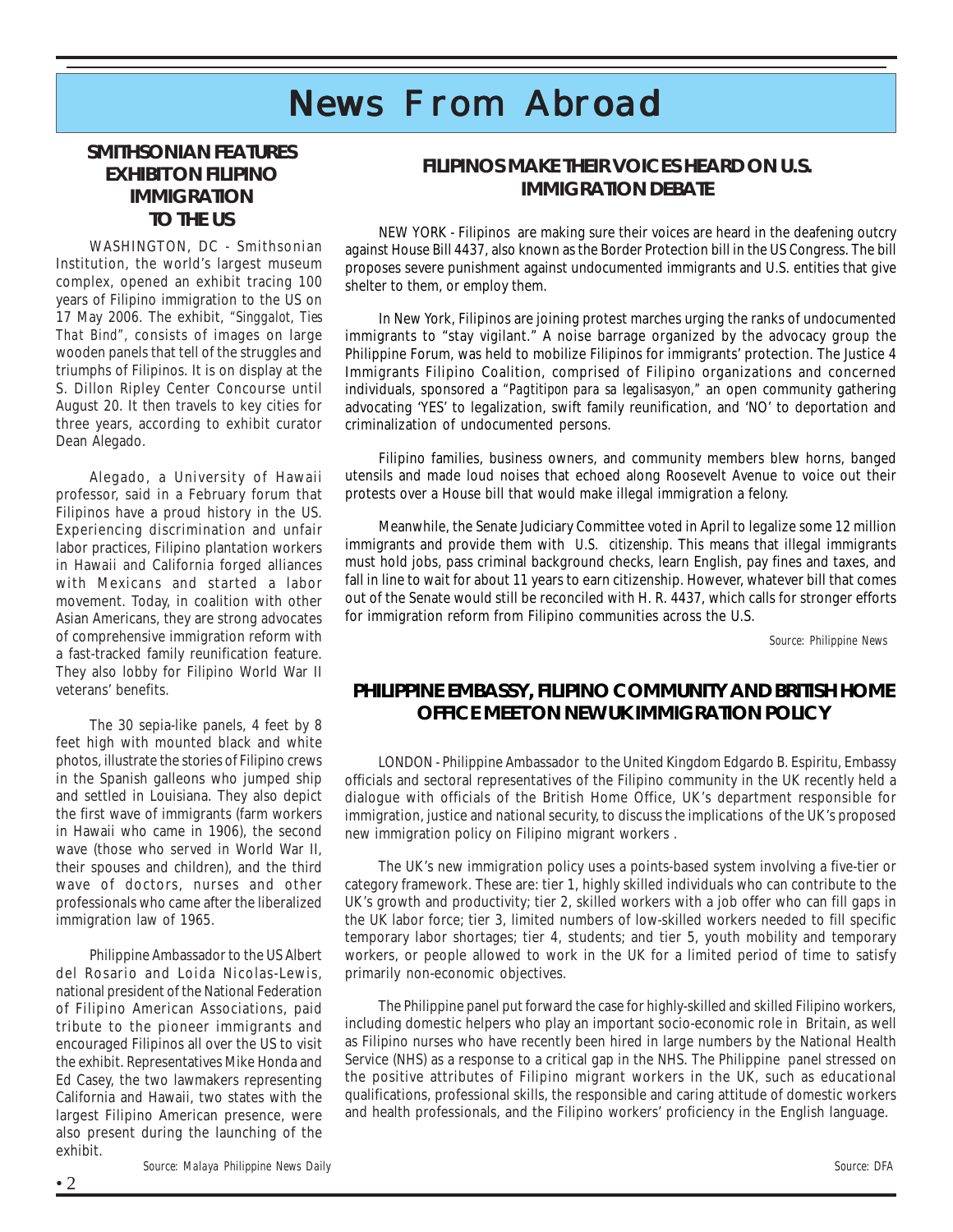### **Bush Honors Filipina in Asian-Pacific Heritage Month Rites**

Virginia Ganzon Sturwold, an 81 year-old Filipino American received the President's Volunteer Service Award - *"the highest honor given in recognition of those who have contributed their time and their talents to those in need"* - from President George W. Bush on May 12, 2006, as part of the White House celebration of Asian-Pacific American Heritage Month.

Sturwold, a retired teacher and editor, has a survivor's instinct and determination. Born in the Philippines, she lived through the Bataan Death March, breast cancer, and domestic violence. Despite, or perhaps because of these challenges, her sense of humor, positive outlook, and strong desire to help others in similar situations have spurred her toward a lifelong pursuit of volunteer work and service.

Sturwold, an active member of Experience Corps (a volunteer organization in the US) went regularly to Francis Scott Key Elementary School in San Francisco to work one-on-one with

children struggling to learn to read. Logging in more than 500 hours of tutoring and reaching out especially to immigrant children who speak Tagalog, Sturwold, a native of the Philippines, also teaches knitting to boys and girls after school. More than a scarfmaking endeavor, the activity contributes to a safe environment, confidence, and a mentoring relationship that studies show is key to student success.

"Success to me isn't just helping the children learn to read at grade level," Sturwold says. "Success is also nurturing the students' eagerness to come to school and seeing them excited about learning for the first time."

Outside the school setting, Sturwold has a long history of volunteer service with the American Cancer Society and with organizations that help battered women.

*Source:* www.experiencecorps.org In presenting the President's Volunteer Service award, Bush told Sturwold and four others selected for the honor that they *"have served our nation in distinct ways and in so doing have made America a better place to live."*

### **FILIPINO PEACEKEEPER HONORED IN UN RITES**

NEW YORK - The United Nations (UN) feted on 31 May 2006, along with 123 other fallen international peacekeepers, Army Staff Sergeant Antonio Batomalaque, who was killed in action in Haiti last year.

The UN Philippine Mission said Secretary General Kofi Annan, in solemn ceremonies commemorating the International Day of UN Peacekeepers at the UN Headquarters, paid tribute to Batomalaque and his peers from 46 countries who died in the line of duty.

Ambassador Lauro Baja, Jr., Permanent Representative to the UN, received from Undersecretary General for Peacekeeping Jean Marie Guehenno, the Dag Hammarskjold Medal in the Service of Peace for Batomalaque's family.

A member of the elite Scout Rangers, Batomalaque became the first combat casualty for the Philippines in a UN operation after he was shot and killed by gunmen who attacked UN peacekeepers in the volatile slum district of Cite Soleil in the Haitian capital of Port-au-Prince on April 14, 2005. Accounts say that the slain Filipino peacekeeper was shot and killed while providing cover for a ranking United States Army officer who was also

serving with the UN Stabilization Mission in Haiti (MINUSTAH). His gallant action saved the life of the American officer and he was cited posthumously by the US Army in the process.

The Philippines has a contingent of 560 military and police personnel serving in UN

peacekeeping operations in Afghanistan, Burundi, Cote D'Ivoire, Haiti, Kosovo, Liberia, Sudan and Timor Leste, making the Philippines the 24th largest contributor to UN peacekeeping missions and the largest in Southeast Asia.

"The medals we bestow today on our fallen comrades can do little to replace their presence, their good deeds, their knowledge and bonhomie, the love they showered on family and friends, but they do place on record our everlasting gratitude for the contributions these UN heroes made to our global mission of peace", UN Chief Kofi Annan said during the ceremonies.

*Source: www.tinfishpress.com*

Above, Filipino-American Virginia Ganzon Sturworld and President George W. Bush during the award ceremonies at the White House on 12 May. Photo: www.whitehouse.gov



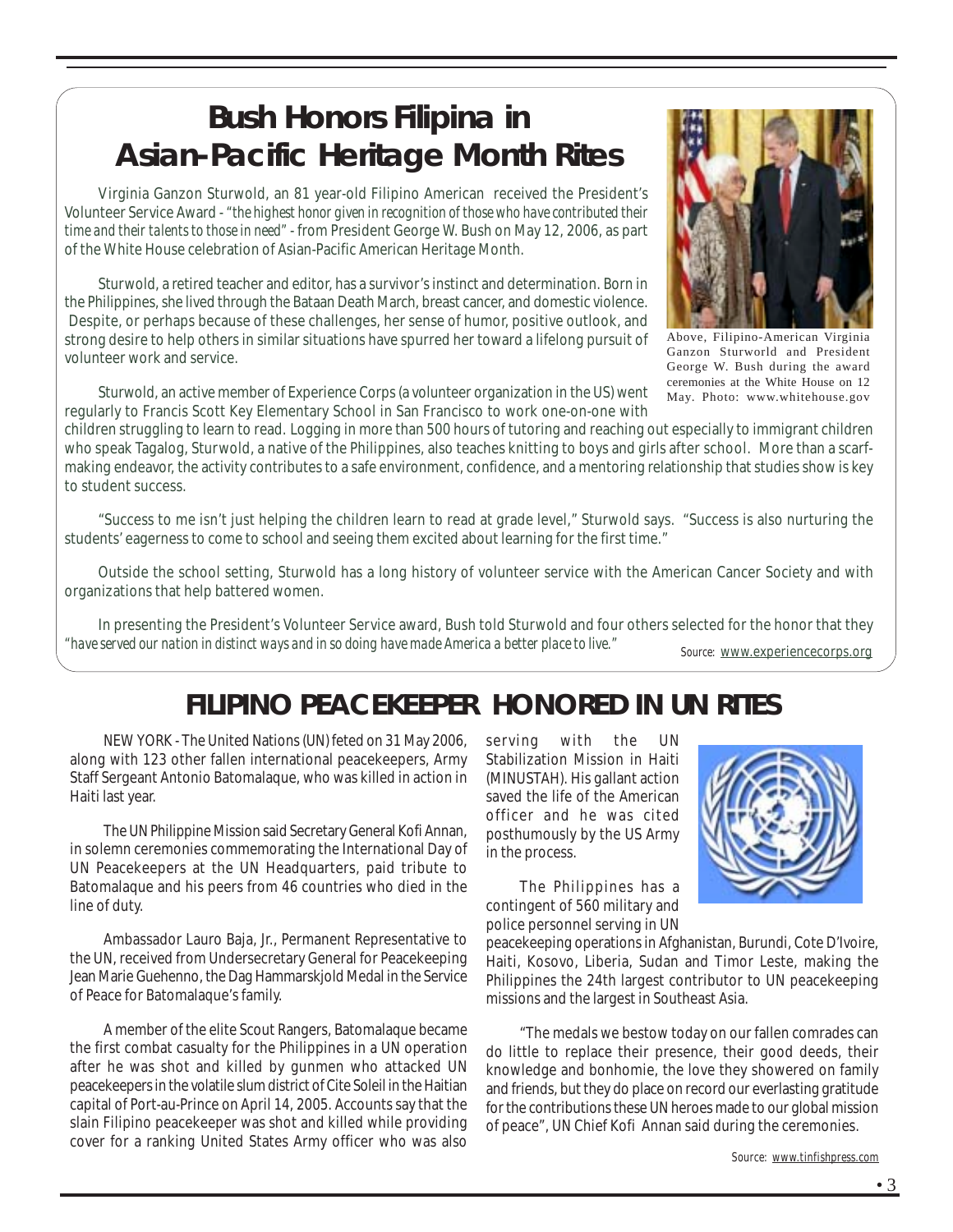

#### **FILIPINO TIES**

#### **Editorial Board**

| Advisers         | Dr. Dante A. Ang<br>Jose Z. Molano, Jr.                        |
|------------------|----------------------------------------------------------------|
| Assoc. Editors : | Jennifer O. Gonzales<br>Golda Myra R. Roma<br>Regina G. Galias |
|                  | Rino D. Paez<br>Cherry Joy G. Veniles                          |
| Contributors     | Olivette A. Gabito<br>Allen Joyce Jadie                        |
|                  | Frencel Louie T. Tingga<br>Jose Edison C. Tondares             |

ISSN 1655-1664

**Filipino Ties is now available online! E-mail us at cfodfa@info.com.ph to receive a copy on your e-mail three times a year or view the latest issue at www.cfo.gov.ph**



*Quotes from the Quill the Quill the* 

"*Hindi ko po sigurado.*

*Tama ba namang nagpakasal ka , tapos iiwan din siya?"*

*---* young child of an OFW featured in the documentary *Bayani ba ang Nanay Ko?*, on the question *Would you go abroad when you already have a family of your own?*

*"The old world is dying, but a new world is being born… The old world will die so that the new world will be born with less sacrifice and agony for the living."*

*---* Carlos Bulosan, *America Is in the Heart*, 1973, p. 189

### *2005 Stock Estimate:* **Tracking the global Filipino in numbers**

For the first time since the annual stock estimation of overseas Filipinos began in 1994, the 2005 stock estimate of overseas Filipinos manifested a 2% decrease from 8,083,848 in 2004 to 7,924,188 in 2005. The latest stock estimate of overseas Filipinos is based on the aggregation of data from the Commission on Filipinos Overseas, Department of Foreign Affairs, Philippine Embassies and Consulates, and the Philippine Overseas Employment Administration.



Based on the 2005 stock estimate, there are 3,391,338 (43%) permanent Filipino residents or those who are holders of immigrant visa and whose stay do not depend on work contracts; 3,651,727 (46%) temporary Filipino residents or those whose stay overseas is dependent on the duration of their employment and who are expected to return to the Philippines at the end of their contracts; and 881,123 (11%) irregular Filipino migrants or those who have no valid residence or work permits and are illegally overstaying in a foreign country.

#### *Permanent Residents*

There is a 6.4% increase in the number of Filipinos granted permanent residency status across Africa, East and South Asia, West Asia, Europe, Americas and Oceania. The United States continues to be the primary destination country where a large number of Filipino immigrants (2,326,675) permanently reside. Canada ranked second while Australia ranked third. Switzerland registered the biggest increase in the number of Filipino permanent residents with a 779% increase from 2004 figures of 922 to 8,107 in 2005. Next to Equatorial Guinea with no records for permanent residents, Palau holds the lowest number of Filipino permanent residents all over the world at 5.

#### *Temporary Residents*

OFW deployment across all six regions increased slightly by 1.48% with Saudi Arabia as the top destination country among OFWs. United Arab Emirates ranked second with a 93% increase in the number of OFW deployment for 2005. Hongkong and Japan ranked third and fourth respectively with both countries registering a decrease in the number of OFW deployment by 14% and 41% respectively from its 2004 figures. 247,707 or 6% of all OFWs are seabased workers.

#### *Irregular migrants*

2005 also saw the marked decrease in the number of Filipino irregular migrants or TNTs from 1,297,005 in 2004 to 881,123 in 2005 or a 32% decrease in estimates from Philippine posts overseas. Malaysia registered a 58.3% decrease in Filipino irregular migrants since stricter immigration rules were implemented in mid 2005. Italy on the other hand showed a 349% increase in the number of Filipino permanent residents because of its amnesty program for illegal migrants but nonetheless registered a 58.3% increase in the number of its irregular migrants.

Whether permanent, temporary or irregular, overseas Filipinos have contributed greatly to the Philippine economy with remittances through formal banking channels recorded at USD 10.6 million for the year 2005 alone, proof that wherever the global Filipino is, home will always be where the heart is.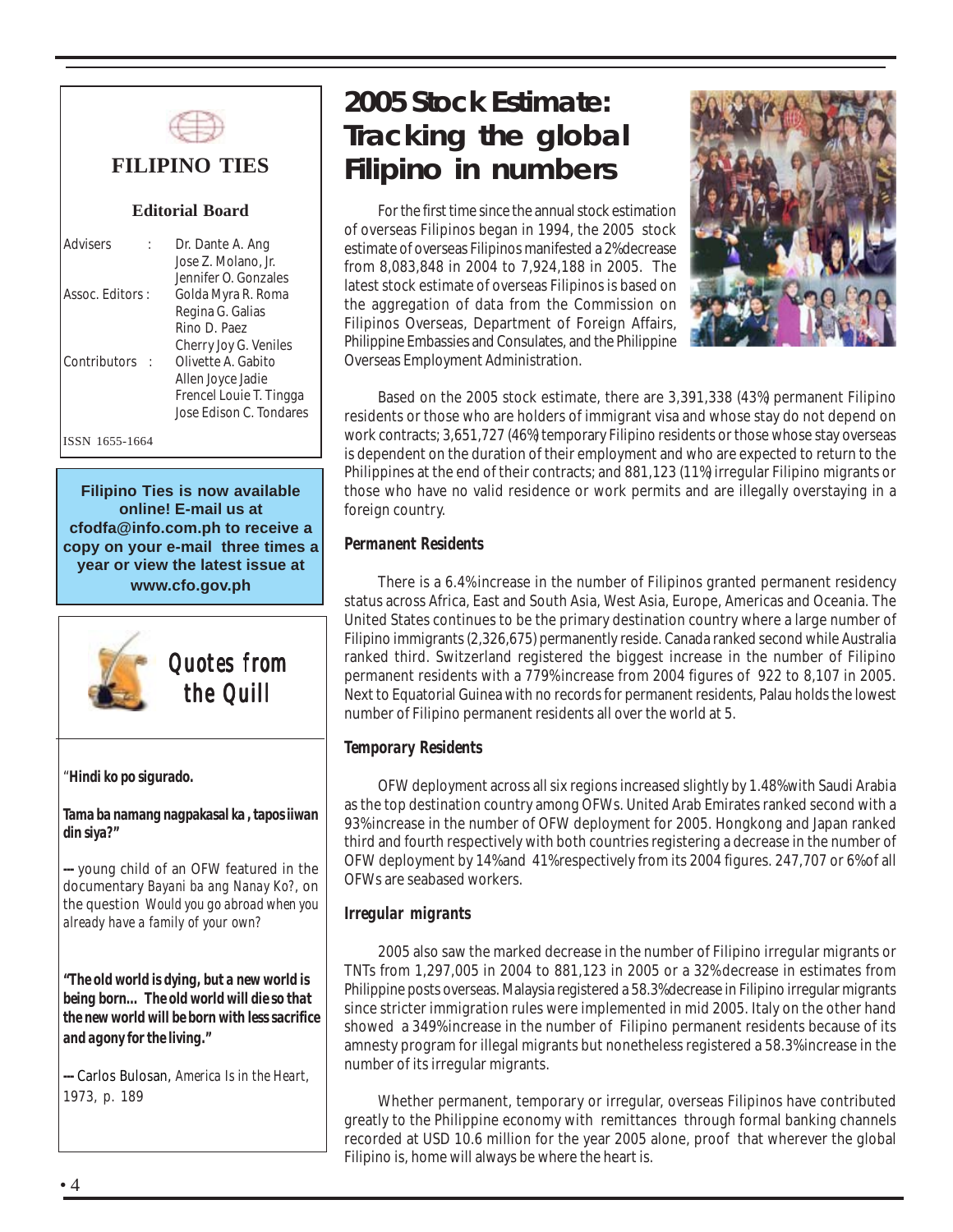

#### **Worthwhile experiences in the US**

I came to the United States as the fiancée of an American national. After three (3) months, my fiancé and I had a simple yet elegant wedding. I am now blessed to have a very kind husband and generous in-laws.

I have a good life here. I have lots of opportunities both at work and in school. I work with little children at St. Paul's Child Care Center. I am also a part time certified nursing assistant at a retirement home near our house. Later, I will be working full time at the retirement home. As a nursing graduate in the Philippines, I inquired about the requirements for me to be a certified nurse here. I was advised to submit my transcript of records for evaluation. Since it has been ten (10) years since I graduated from a nursing school in the Philippines, I was required to take up additional nursing subjects in accordance with the curriculum here. College education here is more expensive than in the Philippines. That's why I decided to apply for a student loan to finance my studies.

With my stay here, I make sure that I have sufficient income for all my expenses. I do not just rely on my husband for my expenses because I do not want to be a burden to him. I also opened a Savings and Checking Accounts in my name. I want to make sure that my hard earned income is well kept.

In my 15 months of stay here, *masaya ako at marami na akong nagawa. Naniniwala ako na kaya maayos ang buhay ko dito ay dahil malinis ang hangarin ko sa pagpapakasal sa asawa kong foreigner. Maayos din ang komunikasyon namin ng aking asawa. Pinag-uusapan naming mabuti ang anumang desisyong ginagawa ko, lalo na pagdating sa pera.*

I hope my story here will serve as inspiration to others, especially to those who plan to permanently reside here or marry an American national.

> **E**VANGELINE BERNARDO-HALL 610 Yahima St., Washington United States of America

#### **Would be doctor sends his gratitude**

I am Rommel Idmilao Sales, UP College of Medicine Class 2007, a medical intern at the UP-PGH, and the recipient of the Philippine Medical Foundation Scholarship Fund for four years now.

I really cannot imagine how far I have gone. Only a year left plus the medical board exams, then I am a licensed physician. Four years ago, my parents were bothered on how they would be able to send me to medical school because of financial difficulties. Now, I am called Dr. Sales by my patients, I am not required to pay any tuition fee, I am getting free meals from the dietary department of PGH, and is being trained by the best physicians in the country.

I could have not reached this stage of my life if not because of your kind hearts, your generosity. I hope and I pray that you will be showered with more blessings and more kindness. Again, let me say thank you.

With only one year left in medical school and the board exams to look forward to, I have no choice but to think of my next plan of action. Although I have not made my final decision, I am thinking of entering a residency program for further training and specialization, probably in the field of surgery or obstetrics and gynecology, or any surgical field. And once I have established a good practice, I will go back to my province and serve my fellow Isabelinos.

**HISTORY** I hope that in the future, I will have the chance to thank you personally. Maraming<br>et nol May Cod bless you ell the time salamat po! May God bless you all the time.

> ROMMEL IDMILAO SALES UP College of Medicine 2007

Editor's Note: Mr. Sales is a scholar of the Philippine Medical Foundation based in Virginia, USA.

#### **E-mail system for more efficient communication**

I would like to take this opportunity to commend the people of CFO who were involved in the speedy processing of my request for waiver of the two-year residency requirement and therefore, the granting of the No Objection Statement. I also want to praise your office's use of the email system as a means of communicating to Filipinos abroad. It definitely helps cut down the processing time, especially in cases such as mine where time is of the essence.

Again, thank you for your assistance.

 ANGELICA ESGUERRA EVP Participant

#### **Appreciation for book donations**

In behalf of the people of Barangay Santiago, Santo Tomas, Batangas, we would like to express our deepest appreciation and heartfelt thanks to you for donating various kinds of books to our barangay. May your office continue its misson and work of righteousness.

Thank you and God bless.

 ARTHUR M. MARASIGAN Barangay Captain

| The FILIPINO TIES welcomes your                |
|------------------------------------------------|
| opinions, comments, and suggestions. You       |
| can write to us at the Commission on Filipinos |
| Overseas, 1345 Quirino Ave., cor. South        |
| Superhighway, Manila, Philippines, send us a   |
| fax at (632) 561-8332, or e-mail us at         |
| cfodfa@info.com.ph.                            |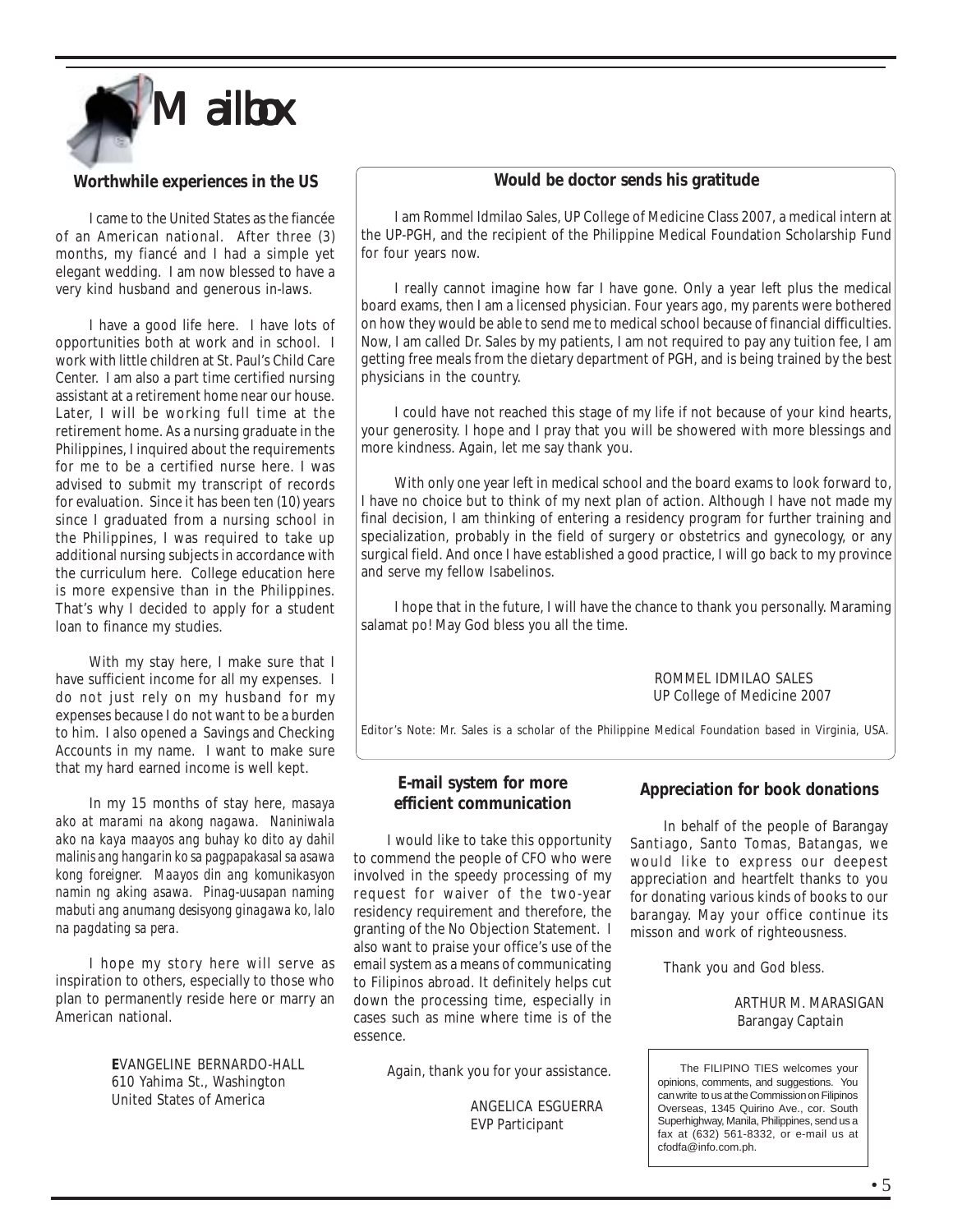### **CFO and CMA hold Round Table Discussion on Filipino-Australian Marriages**

The Commission on Filipinos Overseas (CFO), in cooperation with the Center for Migrant Advocacy (CMA) conducted the "Round Table Discussion on Filipino Women in Inter-Cultural Relationships: The Case of Filipino-Australian Marriages" (RTD) on June 14, 2006 at the Heritage Hotel in Pasay City.

The RTD was convened to facilitate sharing of information and consensus-building on concerns arising from Filipino-Australian marriages or partnerships among agencies involved in assisting Filipinos overseas in distress.

From 1989 to 2005, the CFO registered 23,532 Filipinos who are spouses or partners of Australian nationals. On the other hand, the Australian Embassy in Manila accepts some 1,000 spouse visa applications, and 500 fiancée visa applications every year. The registered population of Filipino-Australian couples accounts for the third largest grouping of Filipinos in inter-cultural marriages or partnerships.

Both the CFO and the Australian Embassy reported that Filipino-Australian marriages or partnerships are generally genuine and successful notwithstanding settlement adjustments involving culture and language, climate and employment. A small percentage, however, experience domestic violence and there are isolated cases of tragedy.

The Australian Embassy conducts screening interviews for spouse or fiancée visa applicants to ensure that the relationship concerned is genuine. The CFO on the other hand, implements a guidance and counseling program to ensure that Filipino spouses and other partners of Australian nationals have the minimum preparation to meet the challenges of an inter-cultural marriage in particular, and settlement overseas in general.

At the end of the RTD, it was recommended that pre-departure services such as the guidance and counseling program of the CFO, as well as post-arrival services and linkages with support organizations overseas be strengthened. Information sharing among agencies that look after the interests of Filipinos in Australia should also be encouraged to enable these agencies to come up with efficient individual or joint mechanisms to address the concerns of Filipinos in Australia.

Resource persons invited to provide inputs to the RTD were CFO Deputy Executive Director Jennifer O. Gonzales; Principal Migration Officer of Department of Immigration and Multi-Cultural and Indigenous Affairs Peta Dunn; Post-doctoral Fellow of the Australian National University Dr. Nicki Saroca; and Ms. Estrella C. Masigan. CMA Executive Director Ellene Sana moderated the RTD while CMA Chairman Noel Esquela consolidated the issues and concerns, and recommendations arising from the discussion.

#### **CEP 2006 launched in 6 Regions**

The Commission on Filipinos Overseas conducted the first leg of its annual Community Education Program (CEP) entitled *Handa ka na bang mag-abroad? Ano ang mga dapat alamin?* from June 26 to July 28, 2006 in Regions X, I, III, IV-A, III and Caraga respectively covering the provinces of Lanao del Norte, Misamis Oriental, Bukidnon, Ilocos Norte, Ilocos Sur, Laguna, Batangas, Agusan del Norte, Surigao del Sur, Pampanga and Tarlac.

CFO Officers were joined by representatives from the Philippine Overseas Employment Administration, Overseas Workers Welfare Administration and the Philippine Information Agency in this inter-agency endeavor which seeks to raise public awareness on various issues concerning migration, intermarriages and existing government policies and programs directed against human trafficking, illegal recruitment and documentation fraud, among others.

Activities such as meetings and dialogues with non-government and government organizations, religious leaders/members, press briefing and radio interviews were conducted by the CEP team.

Approximately 8,000 participants participated in the CEP activities conducted in the said areas. The information campaign activities are scheduled in 4 other regions including the Zamboanga Peninsula, Central and Western Visayas, and the Bicol Region until September this year.



Top: Mayor Jun Chipeco of Calamba, Laguna learn the realities of migration together with Calamba City's barangay captains and SK leaders. Bottom: Barangay captains from Batangas City rethink their roles in the migration process during the pulong-pulong session with Batangas City officials.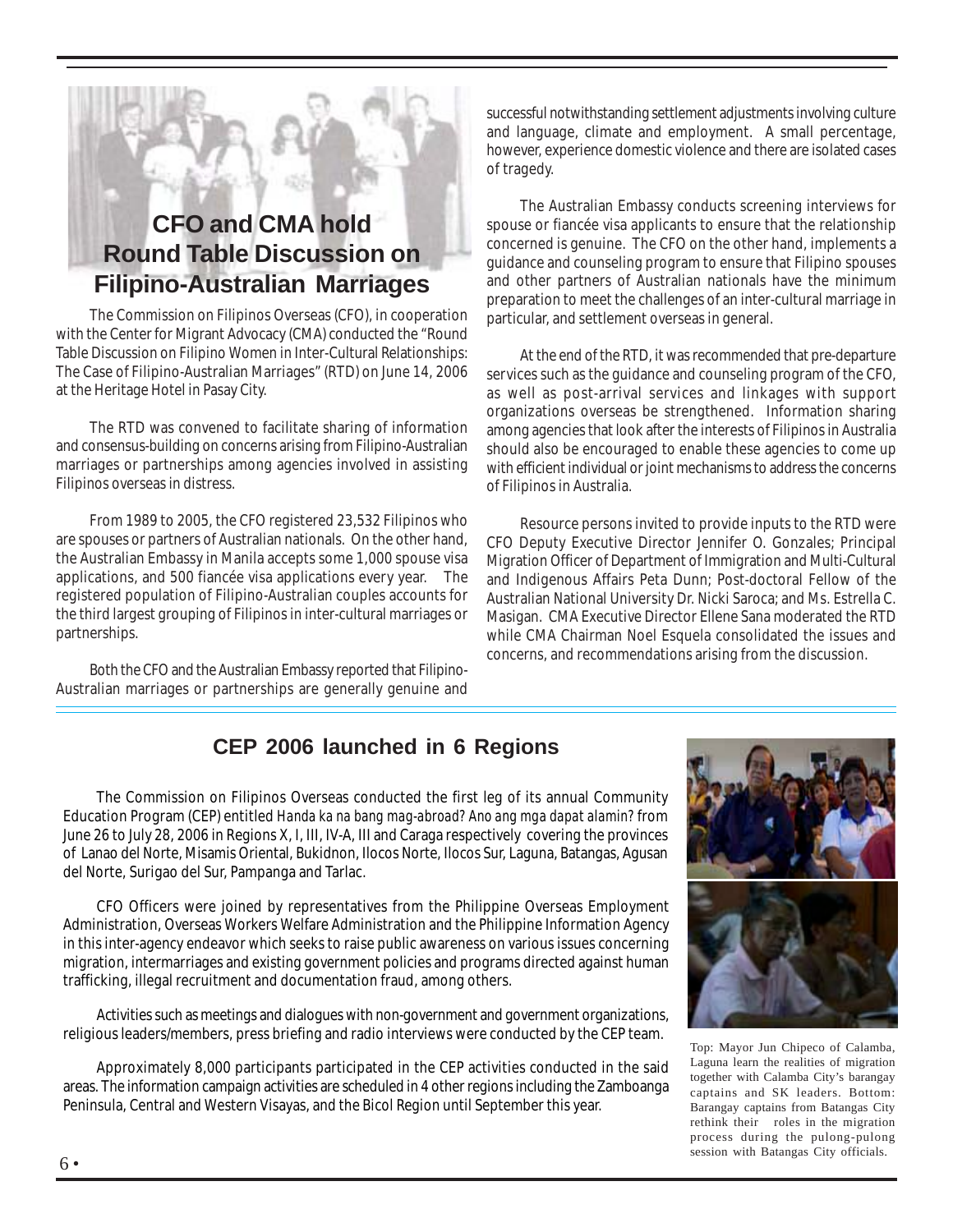# *Lakbay Aral '06:* **spotlight**

Thirty three participants from California, USA attended this year's *Lakbay-Aral* Program. From 18 July – 01 August 2006, the participants visited various places in Manila, Quezon Province, Bataan, Cagayan De Oro City, Camiguin Island, Davao City, and Samal Island to learn more about Philippine culture, language, and its people.

During the first four days, the participants visited the Office of the Manila City Mayor, toured Intramuros, visited the





National Museum and Malacañan Museum, and learned some Philippine dances at the Philippine Women's University. They attended a lecture on Philippine history and culture conducted by Professor Bernard Karganilla of the University of the Philippines – Manila, and also learned basic conversational Filipino from Ms. Sining Lumbera of the University of the Philippines – Diliman. On the fifth day, the participants lazed around Villa Escudero where they also had their first *karitela* ride. The sixth day was spent at Corregidor Island to give them better understanding of the events that happend during the American Era in the Philippines.

The next 3 days were spent in Cagayan De Oro City and Camiguin Island. The group was welcomed by Cagayan De Oro City Mayor Vicente Emano during the courtesy call. Ms.

Nanette Roa, City Tourism Officer, and her staff accompanied the group in touring around the city and visiting places like the Makahambus Cave and Adventure Park where they did the canopy walk and zip lining. The participants were also given the opportunity to interact with the students of the Mindanao Polytechnic State University, and witness a breathtaking dance performance by its students. In Camiguin, they were awed by the Katibawasan Falls, White Island, and Ardent Hot Springs. They also enjoyed the jeepney rides, which to most participants was their first time.

They travelled by bus from Cagayan De Oro City to Davao City and was able to see more of the beautiful sceneries in the province. In Davao City, they were warmly received by Deputy Mayor Myrna Ortiz during the courtesy call, and by Councilor Datu Mahipus during the welcome dinner hosted by the City Government. Among the places visited in the city are the Philippine Eagle Center, Malagos Garden Resort, and Eden Nature Park. They also had a heartwarming experience when they distributed gifts to the children at the pediatric ward of the Davao Medical Center. They say that the activity made them realize how blessed they are and wanted to help more people in the country through the CFO's



LINKAPIL Program. The group spent a day of swimming, snorkeling, and boating in Samal Island.

Their visit to the Philippines would never be complete without shopping. They shopped endlessly from Greenhills to Robinson's Place in Manila, and the SM Mall of Asia. They also did the same while they were in Cagayan De Oro and Davao.

At the closing ceremony, the participants prepared dance and song numbers, and shared their insights about the things they learned from the two-week program. Most of them intend to come back and join one of the future *Lakbay-Aral* Programs of the CFO together with their friends and relatives.

### **Understanding the Philippines through Travel**







❏❏❏

*Lakbay-Aral*, developed and implemented by CFO since 1983, is a two-week study-visit program to the Philippines intended for 15-25 year old youth with Filipino ancestry or anyone who would like to learn more about the Philippines.

The Commission on Filipinos Overseas invites all Filipino youth overseas to come and visit the Philippines through its *Lakbay-Aral* Program.

For more inquiries about the *Lakbay-Aral* Program, please contact the Program Coordinator at telephone numbers (632) 561-8321 local 605 or 561-8327, fax number (632) 561-8332, or e-mail at cfodfa@info.com.ph.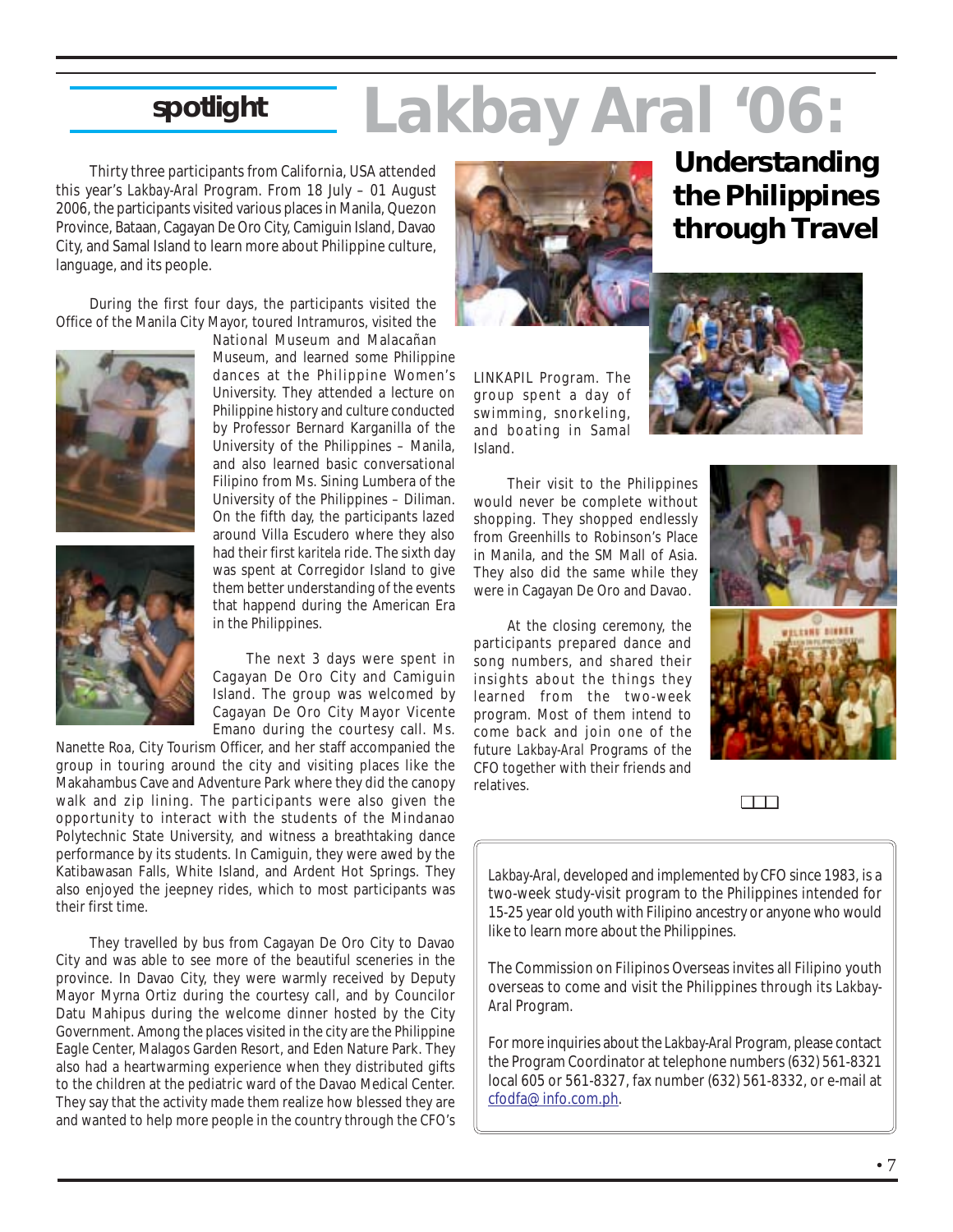### **CFO highlights**

**CFO hosts Philippines-Hawaii Lecture Series**



Among the many activities to commemorate the Centennial Year of Filipino Migration to Hawaii, the Commission on Filipinos Overseas organized the Philippines-Hawaii Lecture Series on the theme *100 Years in Hawaii: The Filipino Legacy*. The series of lectures aims to promote a greater understanding of the achievement and contributions of Filipino migrants in Hawaii, and stimulate an exchange of ideas and dialogue on issues and concerns related to Filipino migration.

From July 3-18, 2006, the lectures were held at the following venues:

Department of Foreign Affairs (July 3); Mariano Marcos State University, Batac, Ilocos Norte (July 5), University of Northern Philippines, Vigan, Ilocos Sur (July 6), Saint Louis College, San Fernando City, La Union (July 7), Virgen Milagrosa University, San Carlos City, Pangasinan (July 10), Cebu Normal University, Cebu City (July 13), and University of the Philippines-Diliman (July 18).

Topics discussed during the lectures included the historical development of the Filipino community in Hawaii and the United States; the impact of the 1906 migration to Hawaii; and issues and concerns of Filipino immigrants in Hawaii and the United States, among others.

The main speaker, Dr. Belinda A. Aquino, is a distinguished professor of Political Science and Asian Studies, and also the Director of the Center for Philippine Studies at the University of Hawaii in Manoa. A group of reactors from the academe, the government, and the Philippine Migration Research Network also joined the lectures providing valuable insights and sharing their views on various migration issues that emerged from the lecture.

The lecture provided participants, composed of students, members of the academe and the larger community, numbering about 200-500 per school, a meaningful opportunity to relate their views on various issues concerning migration and understand its dynamics from a unique historical context.



The Honolulu Festival Logo

**Philippines debuts at the 12th Honolulu Festival**

In celebration of the centennial year of Filipino migration to Hawaii, the Philippines debuted at the 2006 Honolulu Festival held on March 10-12, 2006 in Honolulu, Hawaii. The Philippines' participation was spearheaded by the Department of Tourism, Philipine Consulate General in Honolulu and the Commission on Filipinos Overseas with

support from the Filipino community organizations in Honolulu and Los Angeles.

The 24-man-strong Philippine cultural contingent participated in the three-day festival that showcased ethnic performances, crafts exhibits, and other cultural activities capped by spectacular street dancing and parade down Kalakaua Avenue in Waikiki on 12 March 2006.

The highly-acclaimed Sining Kambayoka dancers, a cultural group that originated from the Mindanao State University was headed by multi-awarded streetdancing choreographer Basilidas Pelapil and veteran tribal dance instructor Joy Orbe-Brown. Pelapil and Brown worked hand in hand to train volunteer dancers from Honolulu who joined the festivities.

At the Honolulu Festival, the Sining Kambayoka dancers showcased the historical tapestry of the Philippines, starting with the first wave of Filipino immigrants to the United States 100 years ago, down to the Spanish colonial rule, the era of the Philippine republic, and the current diaspora of Filipino overseas workers.

The Honolulu Festival started in March 1995 when various ethnic associations in Japan and Hawaii in partnership with public and private sectors, decided to put up the initial staging of the Honolulu Festival. Today, it has become Hawaii's premier cultural event, "promoting understanding, economic cooperation and economic harmony" among the people



The Sining Kambayoka dance troupe pose during a break in performances at the Honolulu Festival.

of Hawaii and the Asia Pacific region.

Among the countries who participated in the Festival are Japan, Australia and the Republic of China (Taiwan).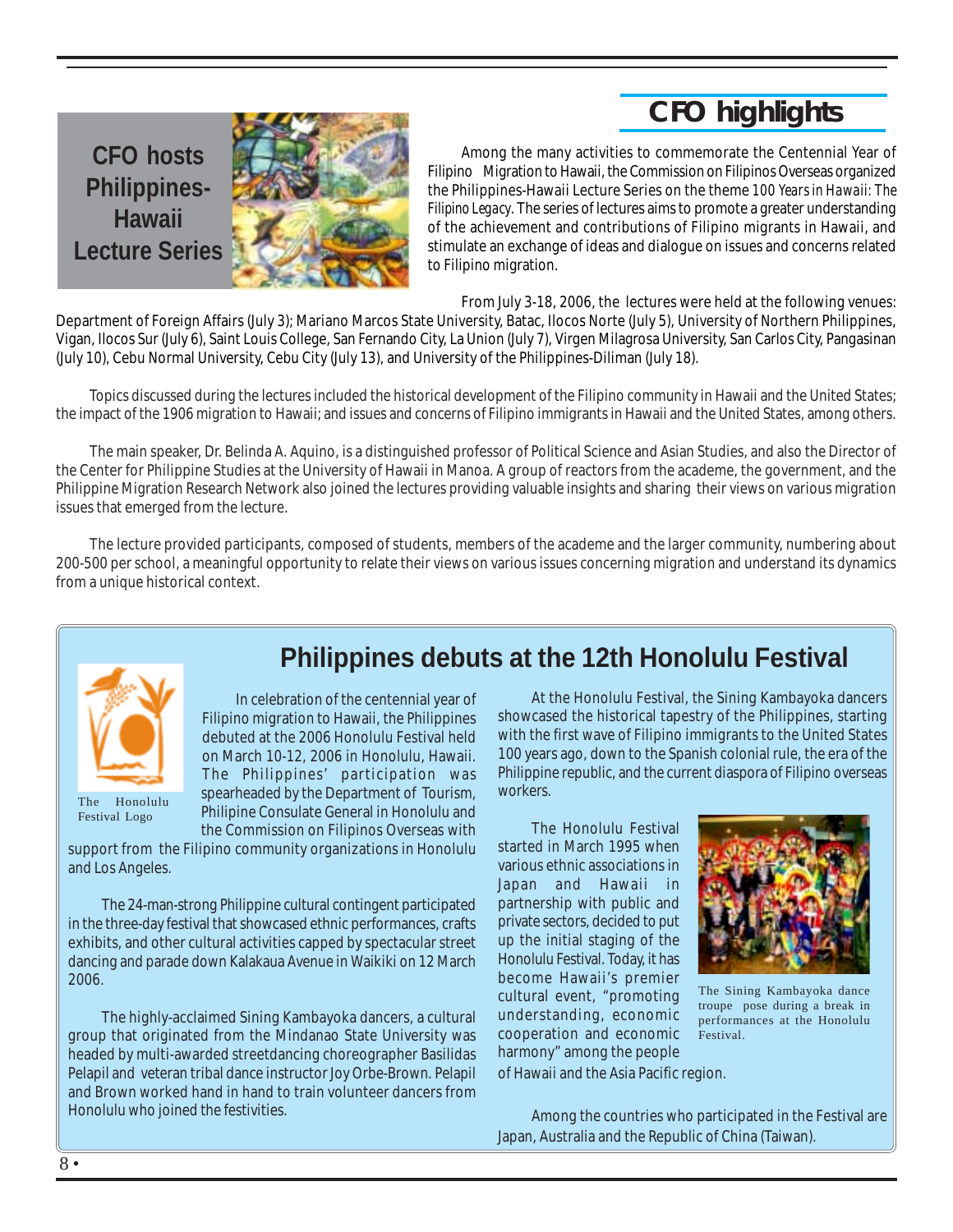

Celebrating 100 years of Filipino Migration to HAWAII Photo and Philatelic Exhibit the comiss in the Housail Common

### **Centennial Stamp Design Exhibit journeys to five Philippine cities and Hawaii**

The Hawaii Centennial roving stamp design exhibit, launched by the Commission on Filipinos Overseas as part of the centennial celebration of Filipino migration to Hawaii, recently completed its first run journeying to Manila, Ilocos Norte, Ilocos Sur and Pangasinan, and culminating in Kauai and Honolulu, Hawaii in May 2006.

Conducted in partnership with the National Commission for Culture and the Arts and the Philippine Postal Corporation, the travelling exhibit showcases the exceptional entries in both the professional and student categories of the Hawaii Centennial Stamp Design Competition which ran from September 8 to October 31, 2005. The exhibit is a tribute to the accomplishment of the first group of Filipino migrants who arrived in Hawaii 100 years ago and their subsequent achievements in the island state and elsewhere in the United States.

The stamp design exhibits held in the Ilocos region, which also coincided with the Pamulinawen Festival in Laoag, the *5th Intayon Cabugao Festival* and *the Pista y Dayat* in Lingayen, Pangasinan, were well-received by the local residents as well as visiting *balikbayans* who attended the town events. The exhibit also served as an opportunity for the CFO to market the centennial commemorative stamps, and promote the various programs of the CFO to the public amidst the festive spirit.

<sup>s and the Hawaii, who graced the inauguration of the<br>ngexhibit philatelic exhibit in Manila early this year, formally</sup> **al entries in both the lingened the two-day exhibit at the Kaua'i War<br>ategories.of the Hawaii lingenerial Convention Hall on 6 May 2006** Coinciding with the Kaua'i Filipino Fiesta celebration,<br>the exhibit drow a steady crowd of viewers as Mayor Bryan Baptiste of Kaua'i County in Hawaii, who graced the inauguration of the Memorial Convention Hall on 6 May 2006. the exhibit drew a steady crowd of viewers as throngs of Kaua'i residents and tourists gathered to participate in the festivities.

> In cooperation with the Philippine Consulate General in Honolulu and the office of Honolulu Mayor Mufi Hanneman, the exhibit was also put on display at the Honolulu Hale on 11 May 2006, and at Kapiolani Park on 13 May 2006 to coincide with the city's annual Filipino Fiesta. Mayor Hanneman and the city council of Honolulu also passed a resolution declaring May 11 as *Centennial Stamp Day*. Similar to its previous runs, the philatelic exhibits in Honolulu also received positive responses from the viewing public, and hopefully resulted to better appreciation of the significance of celebrating 100 years of Filipino migration to Hawaii.

### *Congratulations to our Literary and Editorial Cartoon Contest Winners!*

Ten literary artists emerged as winners to the recently concluded *100 Years of Filipino Migration to Hawaii Literary Contest* out of more than 110 entries submitted in three categories. Meanwhile, fourteen editorial cartoonists from various newspapers and journals all over the country were cited for their editorial cartoons depicting hundred years of Filipino migration to Hawaii. The following bagged the top prizes:

#### **Poetry**

1<sup>st</sup> Prize - Genaro R. Gojo Cruz of San Jose Del Monte City, Bulacan 2<sup>nd</sup> Prize - Dexter B. Cayanes of Pasig City 3<sup>rd</sup> Prize - Joel H. Vega of Nijmeegen, Netherlands

#### **Essay**

Jan Lord V. Lumabao of Dingras, Ilocos Norte Ariel Edgar G. Ponce of Quezon City Rachelle D. Ubal of Makati City *Special Award* Ma. Socorro Q. Perez of Makati City



#### **One-Act Play**

1<sup>st</sup> Prize - Aristeo T. Rivera of Cebu City, Cebu 2<sup>nd</sup> Prize - Maria Clarissa N. Estuar of Mandaluyong City 3rd Prize - Romeo P. Peña of Sta. Mesa, Manila

#### **Editorial Cartoon Competition**

1<sup>st</sup> Place - Norman B. Isaac of Manila Bulletin 2<sup>nd</sup> Place - Rio S. Villegas of Sun Star Cebu 3<sup>rd</sup> Place - Fiel C. Camacho of The Ilocos Times

#### *Honorable Mention*

Josua Cabrera of Sun Star Cebu Gilbert Daroy of Philippine Daily Inquirer Alex Delas Alas of Bandera Dominador Pagliawan of Leyte Samar Daily Express Ramesh A. Rosilio of The Freeman Jose K. San Luis of People's Journal Edwin Venturina of Tanod

#### *Citation*

Romeo V. Castro of People's Taliba Paolo L. Simbulan of Manila Bulletin Jogin C. Tamayo of Baguio Midland Courier Bladimer C. Usi of Hataw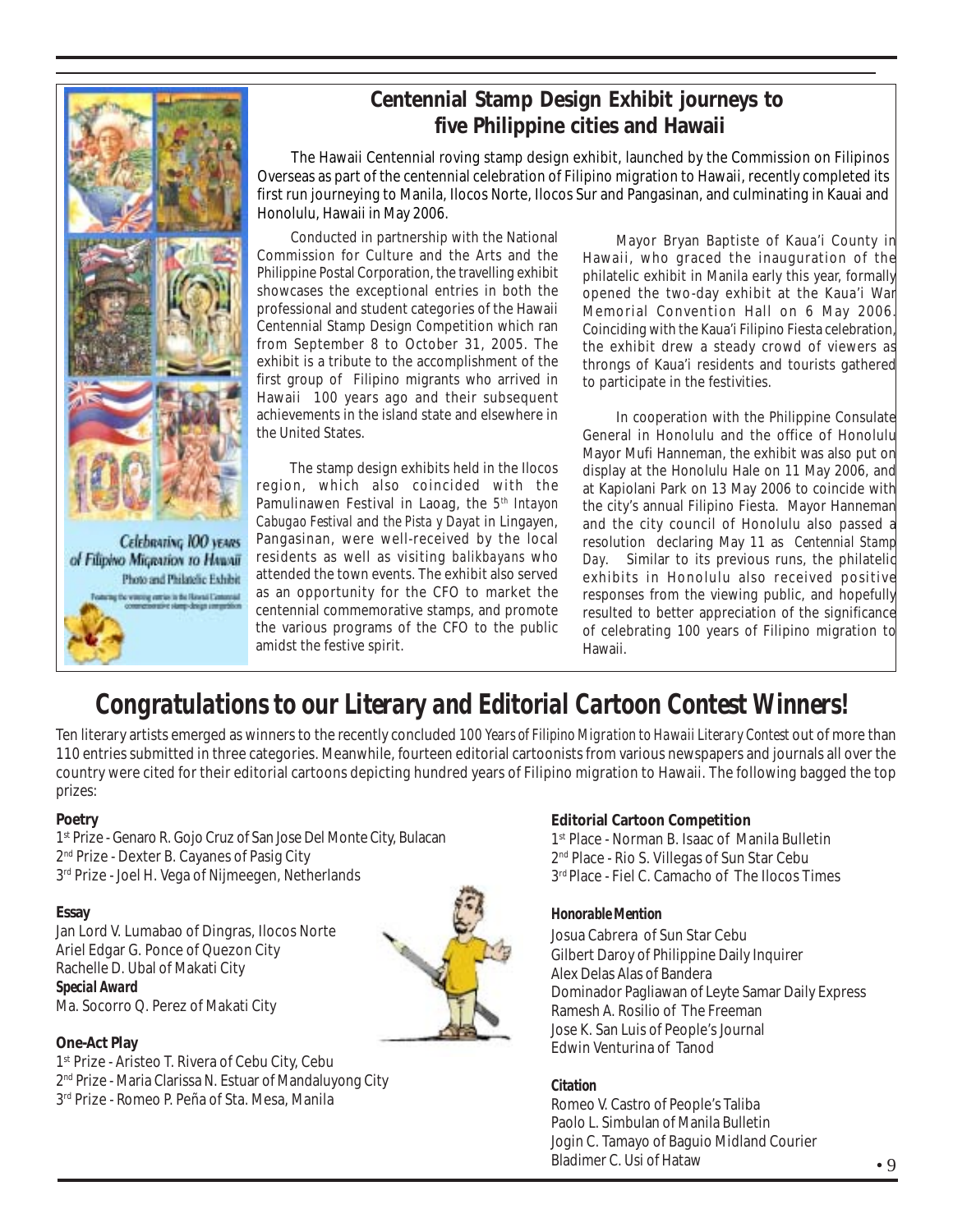#### *Public and private...*

#### *continued from page 12*

real estate developers, and proponents of businesses that require huge financial investments.

Banks lure prospective remitters through the introduction of enhanced mode of remittance transfers, better rates or minimal deposit requirements, the establishment of additional remittance centers in host countries, and strengthened tie-ups with foreign money transfer agents. Aside from their remittance service, these financial institutions offer products that answer migrants and their beneficiaries' need for savings, insurance, housing loans, educational loans and livelihood assistance. Banks also market stable securities, such as government treasury bills, treasury bonds, foreign currency deposit accounts, and other savings and investment instruments specifically designed for overseas workers. Real estate companies and property developers actively pursue Filipino overseas buyers of residential lots, house and lots, and condominium units. A number of franchised businesses are also luring Filipinos overseas who have accumulated significant income and savings abroad to put up and operate their own businesses in the Philippines.

#### *Civil Society-Overseas Filipinos Partnerships*

Beyond encouraging OFWs to save in local banks and buy their own houses and lots, non-government organizations, rural banks and cooperatives have taken concrete steps to channel OFW remittances to long-term investments that will directly benefit their local communities.

Among the first to initiate a savings mobilization program for OFWs was UnladKabayan Migrant Services Foundation, an NGO based in Quezon City, and with operations in Davao, Bohol, Cagayan, Iligan, and Zamboanga. Through the help of the Asian Migrant Center, migrants were trained on business skills and taught financial literacy. When funds

#### *PGMA issues ...*

#### *continued from page 1*

Dorsey was joined by Ms. Kathy Apple and Dr. Casey Marks, Executive Director and Associate Executive Director of NCSBN, respectively. The much anticipated visit was a response to CFO's invitation for NCSBN to visit the Philippines and assess its preparedness in hosting the examination.

NCLEX is a licensure examination taken by more than 9,000 Filipino nurses yearly, who are hoping to seek employment in hospitals and health institutions in the United States. Previously, it could only be taken in U.S. territories and international test centers in Hong Kong, Korea and United Kingdom. NCSBN expanded the number of international test centers in April 2006, allowing NCLEX candidates to take the examination in Australia, Canada, Germany, India, Mexico and Taiwan.

Being the top origin country of foreign-educated nurses taking the NCLEX, CFO took the position that NCSBN should consider the Philippines as an international test center. The two-day visit organized by CFO for NCSBN officials included meetings with other Philippine government agencies which may address concerns on examination security and intellectual property protection. The Philippine Nurses Association also co-organized some of the activities during the two-day visit. Overall, NCSBN officials dubbed the visit as "informative and very helpful" in support of the Philippines' bid to host an international test center for NCLEX. The NCSBN Board is expected to come to a decision by August 2006.

CFO Chairman Dante A. Ang is optimistic that the signed Executive Order would assure the NCSBN that the Philippine government is serious in pursuing this initiative. Reports of leakage during the local nursing board last June 2006 was perceived to have a negative impact on the Philippine bid, but Chairman Ang assured the parties concerned that those who were involved will be punished to the full extent of the law.

grew, migrants were asked to identify possible business prospects within their own communities with the participation of family members left behind. A similar initiative was started by Atikha, Inc. and Balikabayani Foundation. The group focuses its operation in San Pablo City, Laguna and Mabini, Batangas, and forges partnership with overseas Filipino organizations for the development of micro, small and medium enterprises engaged in organic farming, production of virgin coconut oil and other coconut products, eco-tourism, and retirement villages.

The initiatives undertaken by the government, private and civil society organizations to partner with migrant investors provide a better alternative to migrants making their own individual investment decisions. Migrants need these institutions to help them properly identify businesses that are more sustainable and have a significant impact on development. OFWs and their families need to be provided proper training on how to better manage their investments and savings through financial literacy and capacity-building programs. Studies indicate that individual investment decisions made by migrants and their relatives usually result in a large number of small businesses that eventually fail.

In order to have a significant impact on development, migrant investments must be directed and employed in industries or infrastructure that are urgently needed to improve the country's productive capacity. There are some potential prospects in the examples set by migrant civil society organizations focusing the establishment of enterprises in the countryside where majority of the poor reside. Overseas Filipino investors may put their money in rural banks and other micro-finance institutions that reach out to low-income entrepreneurs who could not afford collateralized loans. Remittances should do more in terms of promoting growth and development of the highly marginalized sector of the economy.

#### *CFO devolves ...*

#### *continued from page 1*

conduct the mandatory guidance and counseling program, the first being the St. Mary Euphrasia Foundation – Center for Overseas Workers (SMEF-COW). The SMEF-COW, located along Aurora Boulevard in Quezon City is convenient for clients coming from the northern provinces. The SMEF-COW may be reached at telephone numbers (02) 9136439, 9111814 or 9136438.

The mandatory guidance and counseling for partners of foreign nationals is part of government efforts to inform Filipinos of the realities of inter-cultural marriages or partnerships, immigration policies and other laws of host countries, as well as available support networks in cases of distress. For further information on the guidance and counseling program and emigrant registration, the CFO may be reached at (02) 5618321.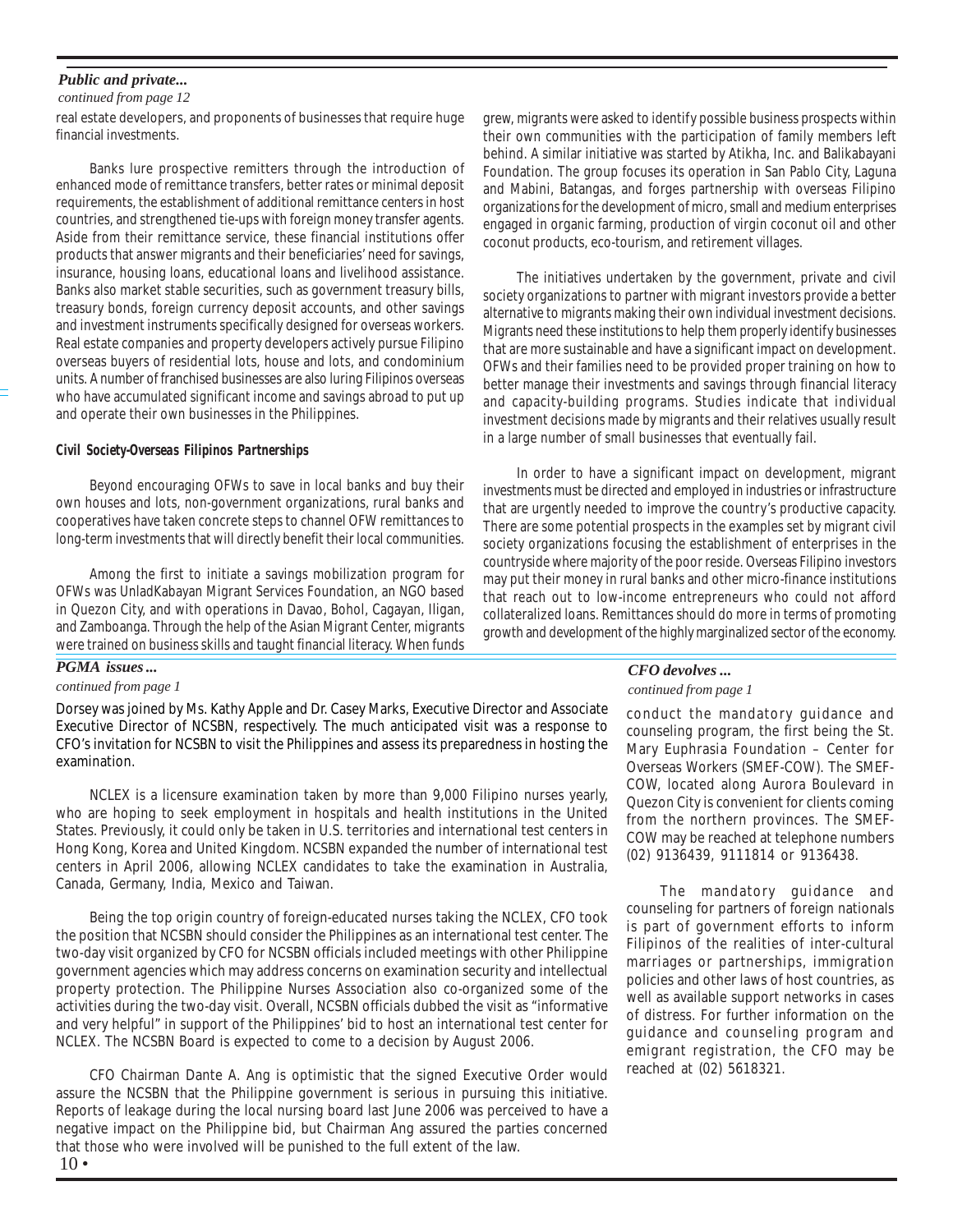### **100 Years of Filipino Migration to Hawaii Mural Painting Competition Launched**

All Filipino artists who are 18 years old and above are invited to join the *100 Years of Filipino Migration to Hawaii Mural Painting Competition*, jointly organized by the Commission on Filipinos Overseas (CFO), National Commission for Culture and the Arts (NCCA), and Art Association of the Philippines (AAP).

Entries to the competition must interpret the theme "100 Years of Filipino Legacy in Hawaii" or depict a significant event or episode related to the centennial of Filipino migration to Hawaii. They must be original and painted using acrylic or oil on a canvass measuring 30" x 45", and mounted box type or museum wrap in flat black. The artwork, which must be accompanied by a brief narrative interpretation, may be submitted personally or via courier at the Kanlungan ng Sining (Artist's Haven), Art Association of the Philippines, Rizal Park (near the National Library), Manila on August 12, 2006 from 9:00 a.m. to 6:00 p.m.

The Grand Prize winner will receive P300,000 and a plaque after painting the entry into mural size canvass (8½ ft. by 12 ft.) which shall be placed on permanent exhibit at the Filipino Community Center in Hawaii. Five entries will also be chosen as the Jurors' Choice Winners and awarded P50,000 each, after which they shall be exhibited permanently at the Philippine Embassy and Consulates General in the United States. 20 other finalists will also receive special prizes.

To download official entry form and for more information on the mural painting competition, please browse through www.cfo.gov.ph and www.ncca.gov.ph or contact CFO at 561-8329 or 561-8321 locals 600- 604.



#### *Philippine Schools...*

#### *continued from page 1*

conference to gain more information about the needs of students in said Philippine schools, and discuss its admission policies and requirements. Co-host to the conference was the Manila Xiamen International School in Xiamen. The theme for the fifth Conference was *"Effective Management of Philippine Schools Overseas: Prospects and Challenges"*.

Secretary Dante A. Ang, Chairman of the Commission on Filipinos Overseas officially opened the Conference. Education Undersecretary Hidalgo gave the keynote address. Also joining the conference were Consul General Emelinda Lee-Pineda representing the Department of Foreign Affairs and Undersecretary Jose Z. Molano, Jr. of the CFO.

In his message, Chairman Ang lauded the efforts of Philippine schools abroad in providing quality education to children of OFWs. He encouraged them to continue improving the standard of education, and instilling Filipino values to the children to guide them in their everyday life. Undersecretary Hidalgo, on the other hand, underscored the importance of a continuing dialogue between the Inter-Agency Committee and the schools to be able to effectively address the educational needs of Filipino children overseas. She further noted that in spite of many challenges facing the schools, Philippine schools abroad continue to produce excellent graduates who are either admitted to prestigious schools in other countries or top universities and colleges in the Philippines.



DepEd Acting Secretary Fe Hidalgo presented the proposed Two-Year Pre-Baccalaureate Program

*System"*. The forum also gave an opportunity for schools to consult with representatives of the Inter-Agency Committee about their concerns on school management and operation.

At present, there are about 20,000 children of overseas Filipinos and other nationalities who are enrolled in 39 Philippine schools operating in 9 countries. Of the 39 Philippine schools abroad, 29 have been accredited by the Philippine Government to use the Philippine Basic Education Curriculum, while others are in various stages of application for accreditation with the Department of Education.

Serving as resource speakers during the conference were no less than Acting Secretary Fe A. Hidalgo, Assistant Secretary Camilo Miguel Montesa, Dr. Lolita Andrada and Dr. Teresita Inciong, heads of the Bureau of Secondary and Elementary Education respectively of the DepEd, and Dr. Alberto Mendoza. Discussions included topics on *"Management of Stakeholders"*, *"Management of School Outcomes"*, the *"Proposed Two-year Pre-Baccalaureate Program"*, and *"Child-friendly School*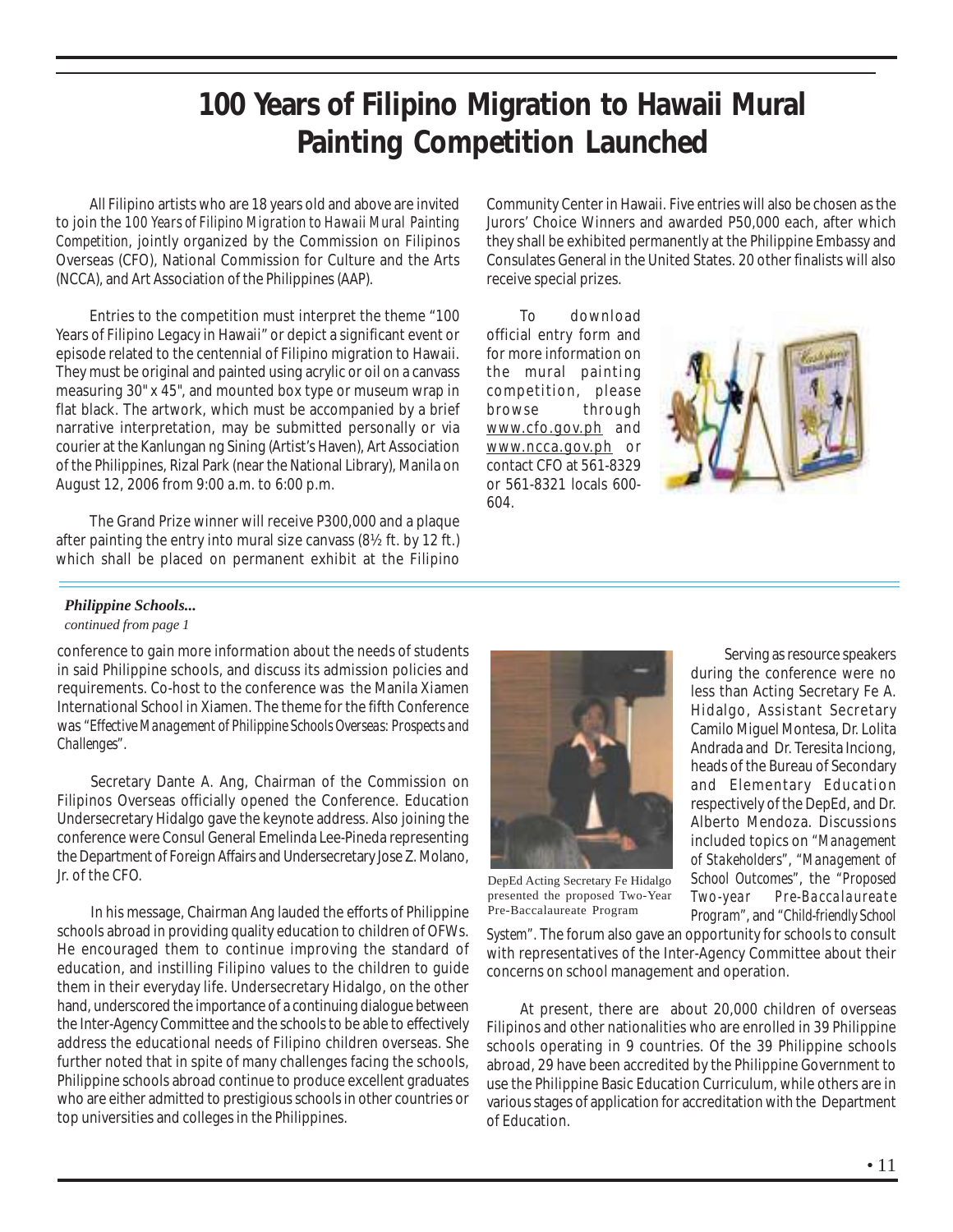

### **PUBLIC AND PRIVATE SECTOR INITIATIVES IN OPTIMIZING MIGRANT REMITTANCES FOR DEVELOPMENT**

The Philippines is the third-largest migrant-sending country worldwide, with nearly 10% of its 81 million population living and working overseas . Overseas Filipinos remitted an average of eight billion dollars in annual remittances in the last five years, with a record Php10,689,005 in 2005 alone. However, the Philippines has yet to maximize utilization of overseas Filipino remittances for economic development.

In recent years, both the civil society and private sectors have gained interest in promoting more

sustainable uses of remittances in the home country. The following are the initiatives being undertaken by the government, private and civil society organizations in leveraging migrant inflows for growth and development.

#### *Government Initiatives*

In the last three decades, the Philippines has passed several laws to encourage Filipinos overseas to return, as well as look into the prospects of investing in the Philippines. The earliest of these initiatives was the *Balikbayan* program. This long-running program offers *balikbayans* and returning workers exemption from travel tax as well as from duties and taxes on capital equipment for use in businesses.

Having given them legal status as *balikbayans*, the government took further steps inlegislating for the rights and welfae of former Filipinos and Filipinos who live or work abroad. These laws include right to land ownership, tax exemptions, retirement benefits and equal investment rights under the Foreign Investment Act and the Retail Trade Liberalization Act among others.

In 2003, the Dual Citizenship Law was passed removing major obstacles which prevent more overseas Filipinos from participating in the development of the country through property ownership, investments, savings and other productive undertakings that could generate livelihood and employment.



In order to maximize the benefits of the dual citizenship law and provide Filipinos overseas who are planning to retire in the Philippines with better options on how to invest and do business in the country, the CFO has developed the *Investment and Business Guide*

Commission on Filipinos Overseas 1/F - 7/F Citigold Center, 1345 Quirino Ave., corner South Superhighway Manila, Philippines P.O. Box 1388

*for Overseas Filipinos.* This two-part compendium was designed to help assess prospects for investing and doing business in the Philippines, particularly in small to medium enterprises. It also gives examples of specific industries or enterprises with attractive potentials for the information of prospective investors as well as the requirements for doing business from the standpoint of regulatory agencies including local government units.

To assist prospective entrepreneurs and investors, the government, through the Department of Trade and Industry has developed training programs that aim to enhance the competence of would-be entrepreneurs. The DTI is now working with the Overseas Workers Welfare Administration in promoting franchised businesses to OFWs through the



*"Migrante Maging Negosyante"* project, which aims to transform overseas Filipinos into overseas Filipino investors. On the other hand, OFWs and their families may take advantage of the loan assistance package and credit facilities offered by the Development Bank of the Philippines, Land Bank, People's Credit and Finance Corporation and other government financial institutions for the establishment of small and medium enterprises.

#### *Private Sector Initiatives*

*see Public and private, page 10* Among the major components of the private sector's initiatives to channel the flow of overseas remittance are banks, insurance companies,

#### *ARE YOU MOVING?*

In case you are moving or changing your address, the Commission on Filipinos Overseas would like to request you to inform us of your new address, so we can serve you better.

Thank you.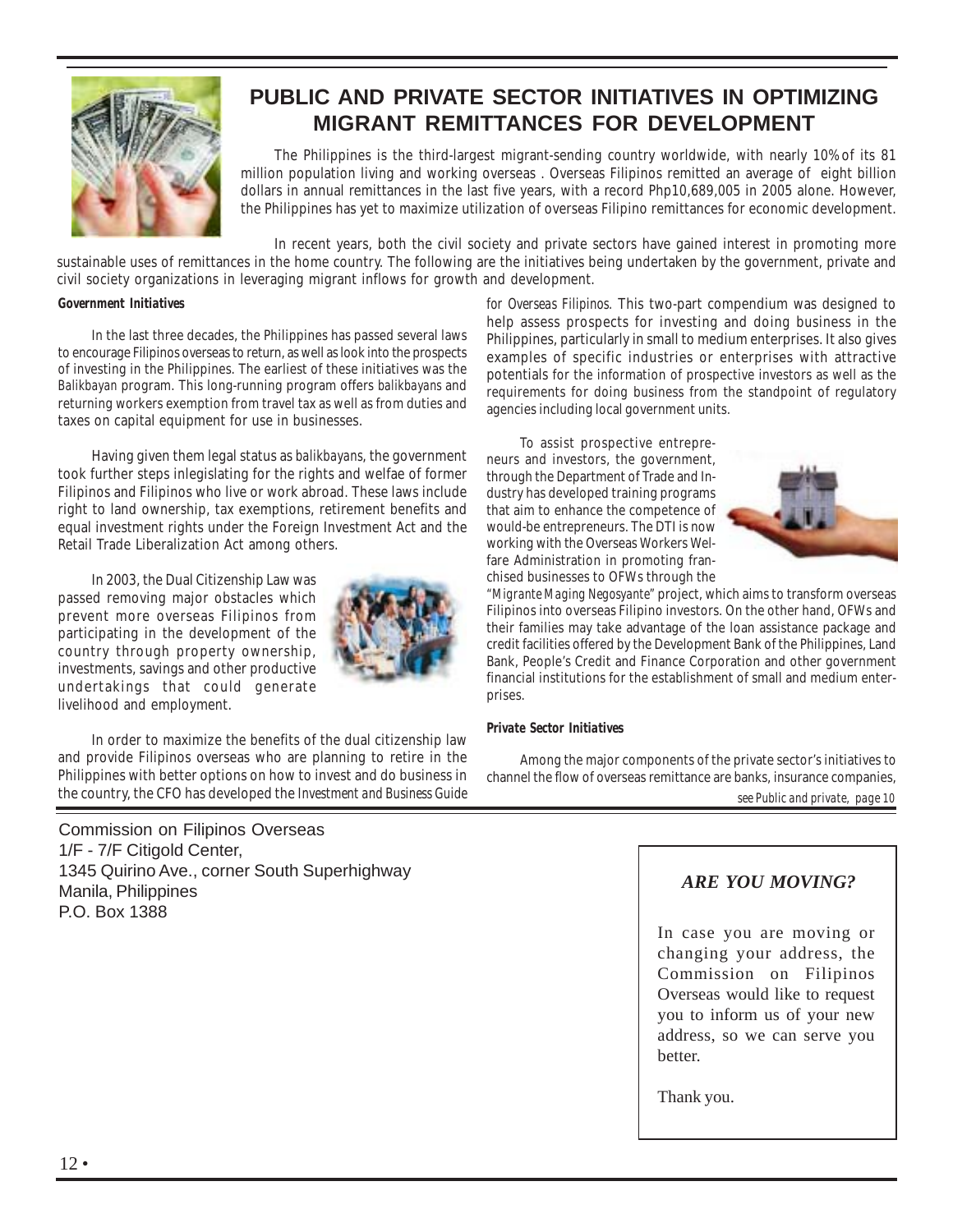## Lakb **ral 2006**

#### By Diana Diroy **Friends, family, culture and history in a suitcase**

With a closing ceremony, testimonies, performances, and our final lunch together, *Lakbay Aral's* two-week program ended on Tuesday, Aug 1. Most of the participants flew back home, but some decided to stay with their families to try to make the most with their visit back home. So, here I am, at my Auntie's house, editing some of the hundreds of pictures I took, reliving all the places we visited, remembering all the welcoming people we have met, craving all the delicious food we ate, appreciating everything I've learned, and ALREADY missing it all.

For many of the participants, it was their first visit to the Philippines. For me, it was my fourth, but it was actually my first real exposure to the history and culture of the Philippines. All the past times I have visited, it was solely to visit family. It was not until recently that I wanted to really define what it meant to be Filipino, and it was not until *Lakbay Aral* did I really get a taste of what it really meant.

Being born in the United States as a Filipino-American, one is not given the history of their Filipino people, heritage or culture. Rather than learning about Rizal, we learn about Abraham Lincoln. Rather than learning about Andres Bonifacio and the Katipunan, we hear about the Founding Fathers of America. And rarely do people actually know the involvement of Filipino soldiers fighting side-by-side American soldiers, during World War II. To have the opportunity to learn about such legendary heroes that are the root cause of our independence as Filipinos – and especially having the chance to visit Corregidor Island and Rizal Park – brought the past to life as well as deepen my appreciation for having such a rich history.

Being exposed to the diversity of my culture also further deepened my pride of being a Filipino. From watching students from the Philippine Women's University and Mindanao State Polytechnic University dance and sing, to watching women dance along the shore of Samal, illustrated the diversity within the Philippines. These performances are all cultural dances, but there are so many different stories told – from the butterfly garden to the eagle dance – all were performed beautifully. Going to the museums and learning about the prehistoric times in the Philippines, also showed the richness of our culture. I have learned that our history lies beyond Spanish and American colonization – and it is evident in the dances we witnessed and the artifacts collected in the museums.

Besides the history lesson and the exposure to the many influences that make up the Filipino culture, I cannot forget the true beauty of the Philippines. It lies within the fertile landscape that we drove through from Cagayan de Oro to Davao, in the blue waters that our boat zipped through as we went island hopping, it's in the white sand of the islands we visited, but most importantly, beauty is found in the people we have come across.

One night, I with two other participants-Sarah and Abe- walked along Baywalk located in Manila- which is almost similar to San Francisco's Pier 39- and I said to Abe, "I hope I run into one of my cousins here." He responded, "Look around. They are all your cousins."

Throughout the whole trip, I have met so many people. Whether it being Allen Jadie, the project manager of the trip, the 32 participants of *Lakbay Aral,* the professors and students of the Philippine Women's University and the Mindanao State Polytechnic College, the indigenous dancers of Cagayan de Oro and Davao, the children at the Davao Medical Center, and even vendors we have come across throughout the trip – they all have defined the Philippines for me: diverse, beautiful, and definitely a place I can call home.